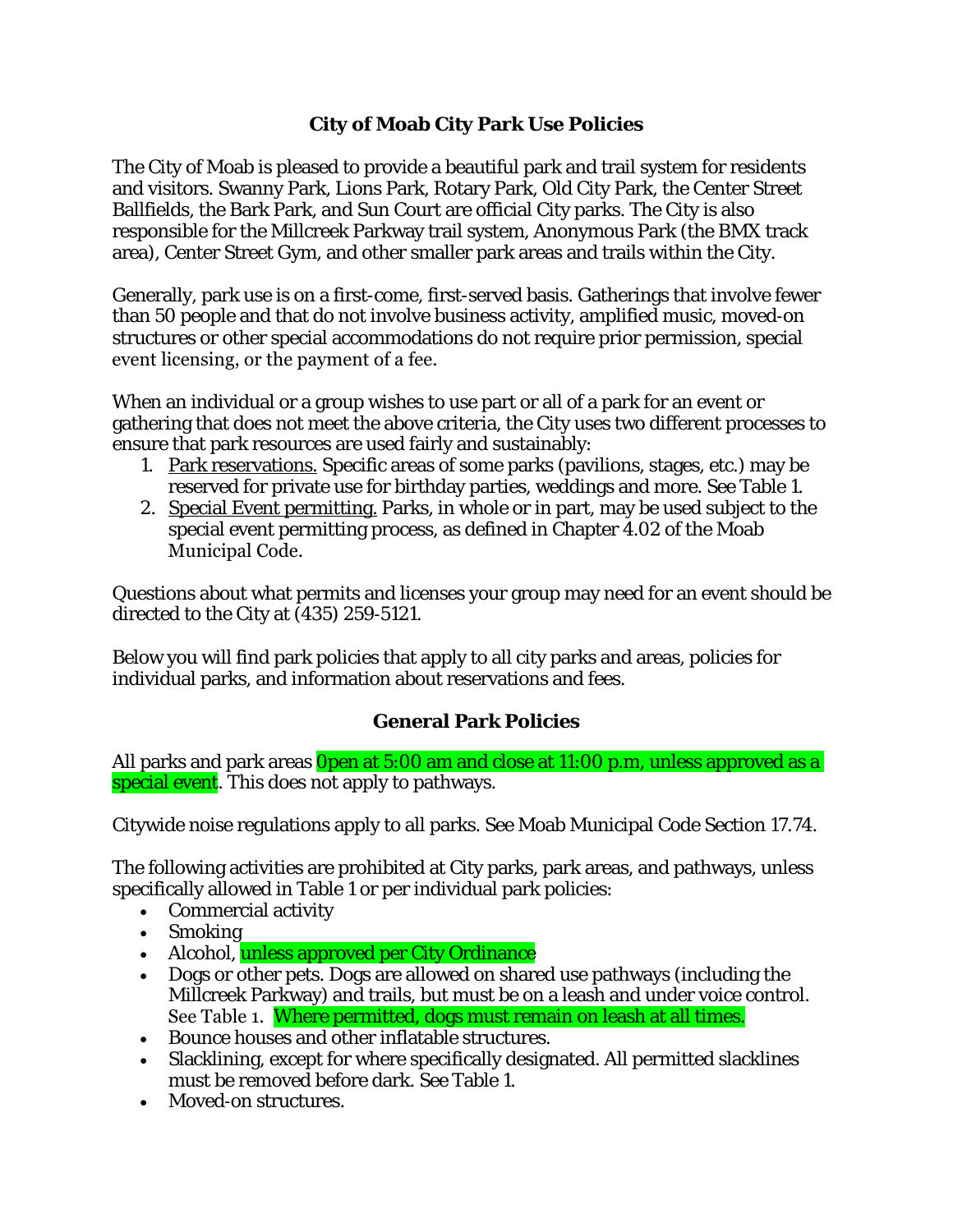#### $\bullet$  Tent spikes. • Slip and Slides

| Park or<br><b>Area</b>                | <b>Dogs</b><br>allowed           | <b>Reservabl</b><br>e areas                      | <b>Slacklinin</b><br>g                        | <b>Amplifie</b><br>d sound<br>allowed               | <b>Alcoho</b> | <b>Special</b><br><b>Event</b><br><b>Reservation</b><br>S |
|---------------------------------------|----------------------------------|--------------------------------------------------|-----------------------------------------------|-----------------------------------------------------|---------------|-----------------------------------------------------------|
| Swanny<br><b>City Park</b>            |                                  |                                                  | Yes, where<br>designated<br>near NE<br>corner | Yes, as<br>approved<br>through<br>special<br>events |               | Yes, Entire<br>Park                                       |
| <b>Lions Park</b>                     | Yes on<br>leash                  | Pavilion                                         |                                               | Yes, as<br>approved<br>through<br>special<br>events | Yes           | Yes, Entire<br>Park                                       |
| Rotary<br>Park                        |                                  | Pavilion,                                        |                                               |                                                     |               |                                                           |
| Old City<br>Park                      | On <sup>2</sup><br>South<br>Lawn | Pavilion &<br><b>Stage Area</b><br>South<br>Lawn |                                               | Yes                                                 | Yes           | Yes, Stage<br>North,                                      |
| Anonymou<br>s Park                    |                                  |                                                  |                                               |                                                     |               | Yes, Entire<br>Park                                       |
| Millcreek<br>Parkway<br><b>System</b> | Yes on<br>leash                  |                                                  | Yes, where<br>designated<br>near 500<br>West  |                                                     |               | Yes                                                       |
| Center<br>Street Gym                  |                                  | Entire<br>court                                  |                                               |                                                     |               | Yes                                                       |
| <b>Bark Park</b>                      | Yes on<br>or off<br>leash        |                                                  |                                               |                                                     |               |                                                           |
| Sun Court                             |                                  | Entire<br>court                                  |                                               | Yes                                                 |               | Yes                                                       |

# Table 1: Permitted Uses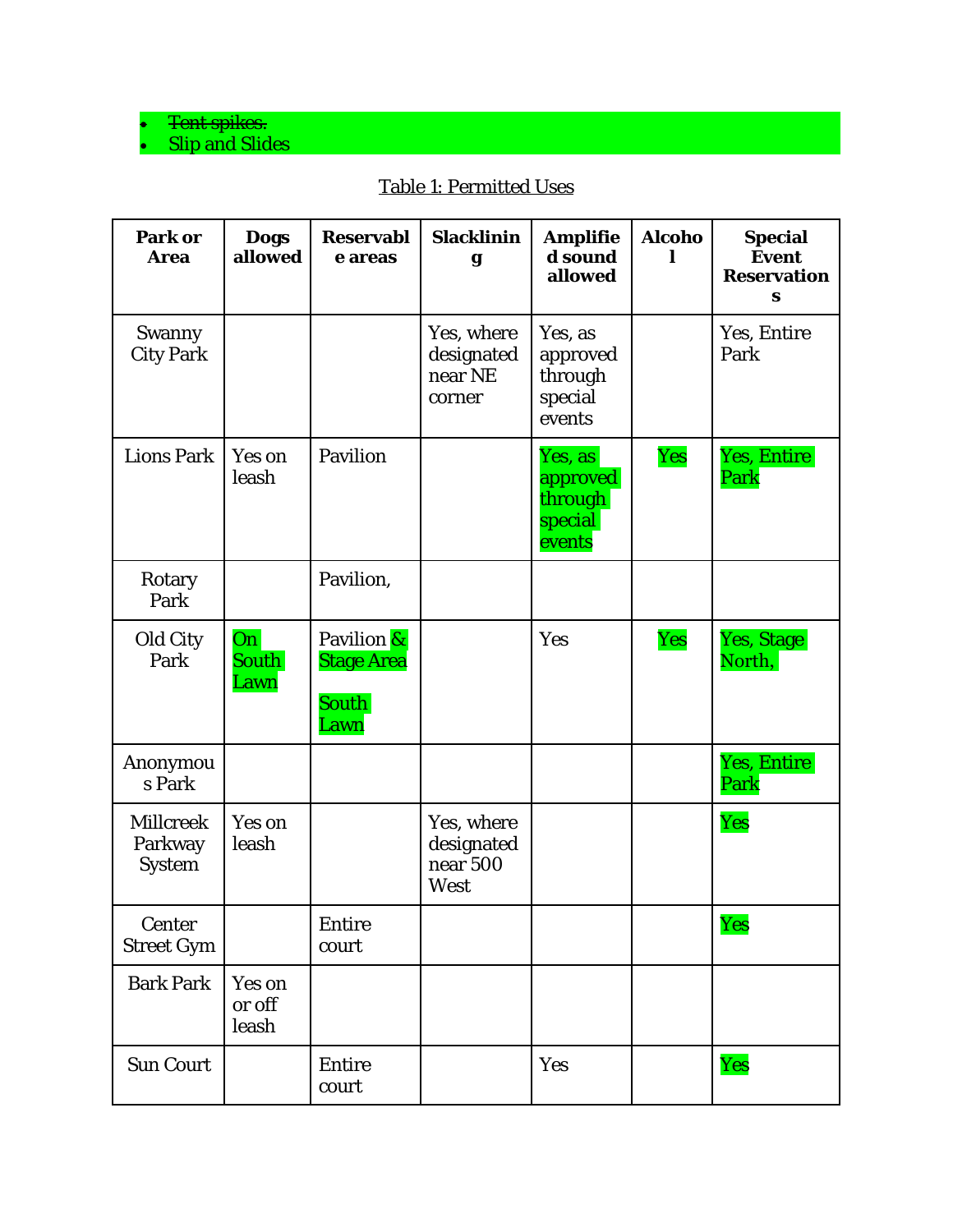| Center<br><b>Street</b><br><b>Ballfields</b> | Specific<br>fields;<br><b>Entire area</b> | Yes, as<br>approved<br>through<br>special<br>events | Yes |
|----------------------------------------------|-------------------------------------------|-----------------------------------------------------|-----|
| Moonstone<br><b>Gallery</b>                  | Yes                                       |                                                     | Yes |

#### **Reserving Areas Within a Park**

Portions of Old City Park, Rotary Park, the Center Street Ballfields, Center Street Gym, the Sun Court, and Lions Park may be reserved for exclusive use. Fees vary based on duration of use and the amount of the park to be used. Without a reservation, individuals may use park areas on a first come‐first served basis, provided that non‐reserved use does not conflict with a reservation.

Reservations are subject to the following guidelines:

- Make a reservation online at [www.moabcity.org/facilities](http://www.moabcity.org/facilities) or by calling the Public Works Department at (435) 259‐7485.
- All reservations as required by this policy and/or by the City shall pay the required fee per City Code at the time of reservation. Reservation fees must be paid to the City within seven days of making the reservation. Reservations that are not paid within the seven day time frame will be canceled.
- If a reservation is canceled by the user prior to three days before the event, the reservation fee is refundable upon request to the City. No refunds will be given for reservations cancelled within three days of the event.
- Weather-related refunds will not be given.
- Reservations may be made up to one year in advance of the reservation time.
- Parks may be reserved from 7:00 am until 10:00 p.m. Parks may not be reserved during previously scheduled maintenance times as specified in individual park policies.
- Cleaning and damage deposits are required for all groups over 100.
- The group or person making the reservation must ensure that all garbage and recycling generated from the use of the park are picked up and deposited into the appropriate containers when the use/event is complete. For reservations requiring a cleaning and damage deposit, Parks staff will inspect the area after the use to determine if the cleaning and damage deposit may be returned. It will be up to the discretion of the Parks staff to determine if all or a portion of the cleaning/damage deposit should be returned to the user.
- All personal items including decorations, props, tables, chairs, etc., must be removed immediately following the reservation time. Costs associated with cleaning expenses may be deducted from the damage and cleaning deposit.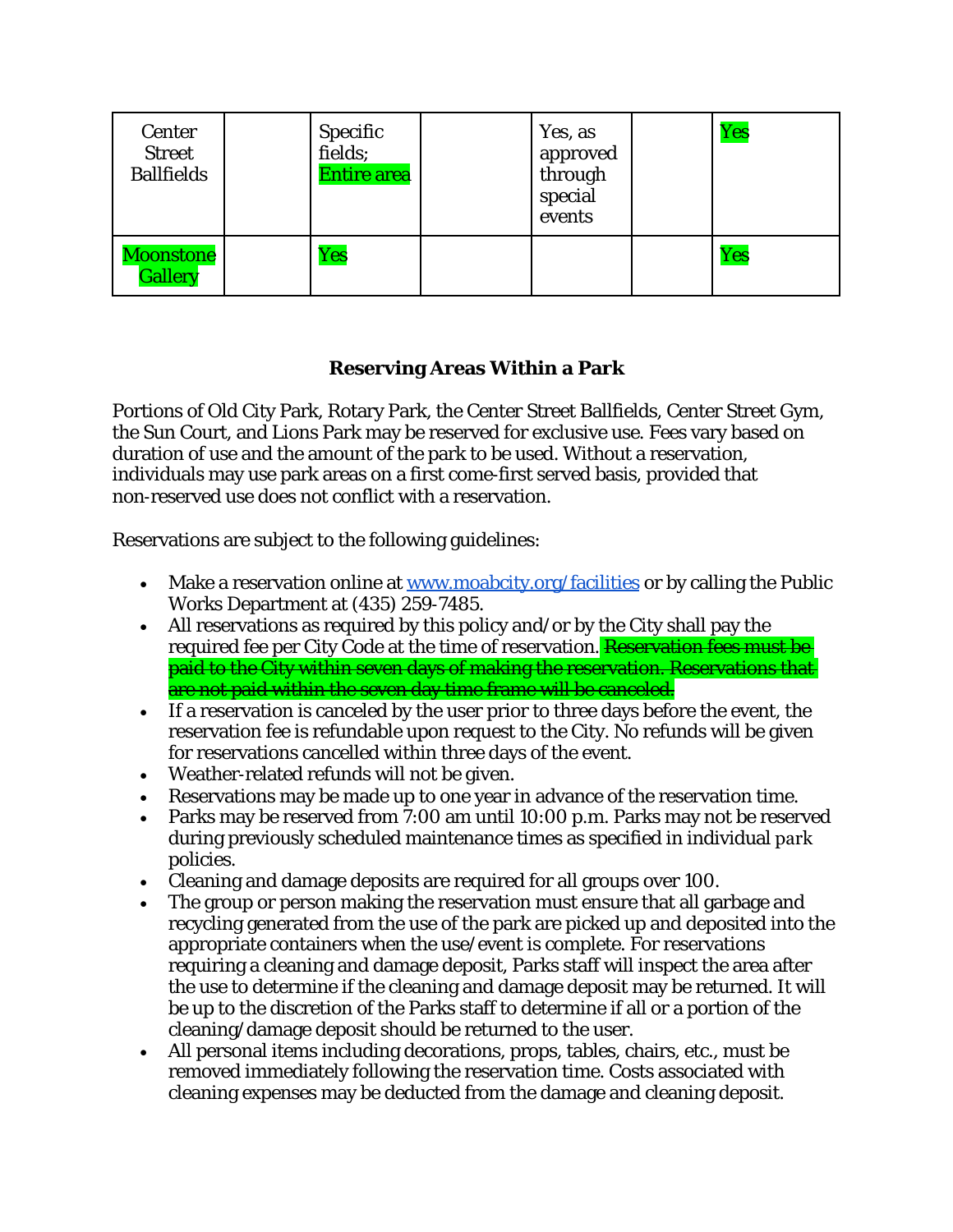# **Specific Park Policies**

In addition to the General Park Policies and the General Reservation Policies, additional conditions apply to specific parks as outlined below.

#### **Old City Park**

- The *pavilion area and the* stage-north is a **are** reservable area<del>s</del>.
- Wednesday reservations will not be accepted prior to 3:00 pm. **The entire day of** Wednesday is maintenance time at Old City Park. No reservations will be made for Wednesdays.
- Use of amplified music requires a separate administrative approval. Requests for amplified music must be submitted in writing to the City at least three weeks prior to the scheduled event.
- Use of electricity for approved amplified sound or for electricity usage in excess of the standard 120 volt outlets at the park requires an additional fee.
- Approved amplified sound must end by 9:00 pm.

#### **Rotary Park**

- The pavilion area is a reservable area.
- Monday reservations will not be accepted prior to 3:00 pm. Monday is maintenance day. No reservations will be made for Mondays before 3:00 pm.
- A volleyball net may be set up for your reservation with prior request. Renter should bring their own ball.
- The Moab Rotary Club is exempt from paying the reservation fee, but must obtain all other necessary permits and approvals.

# **Lions Park**

- The pavilion area is the reservable area within Lions Park.
- Dogs are allowed in the park. Dogs must be on leash and owners must pick up dog waste and follow the rules of Dog Park. Dogs are not allowed on the bouldering climbing area. Failure to follow these rules can result in a fine up to \$1,000 per Moab Municipal Code Section 6.04.
- Lions Park lawn is not a reservable area. The City may, however, approve use of lawn for Special Events.

#### **Swanny Park**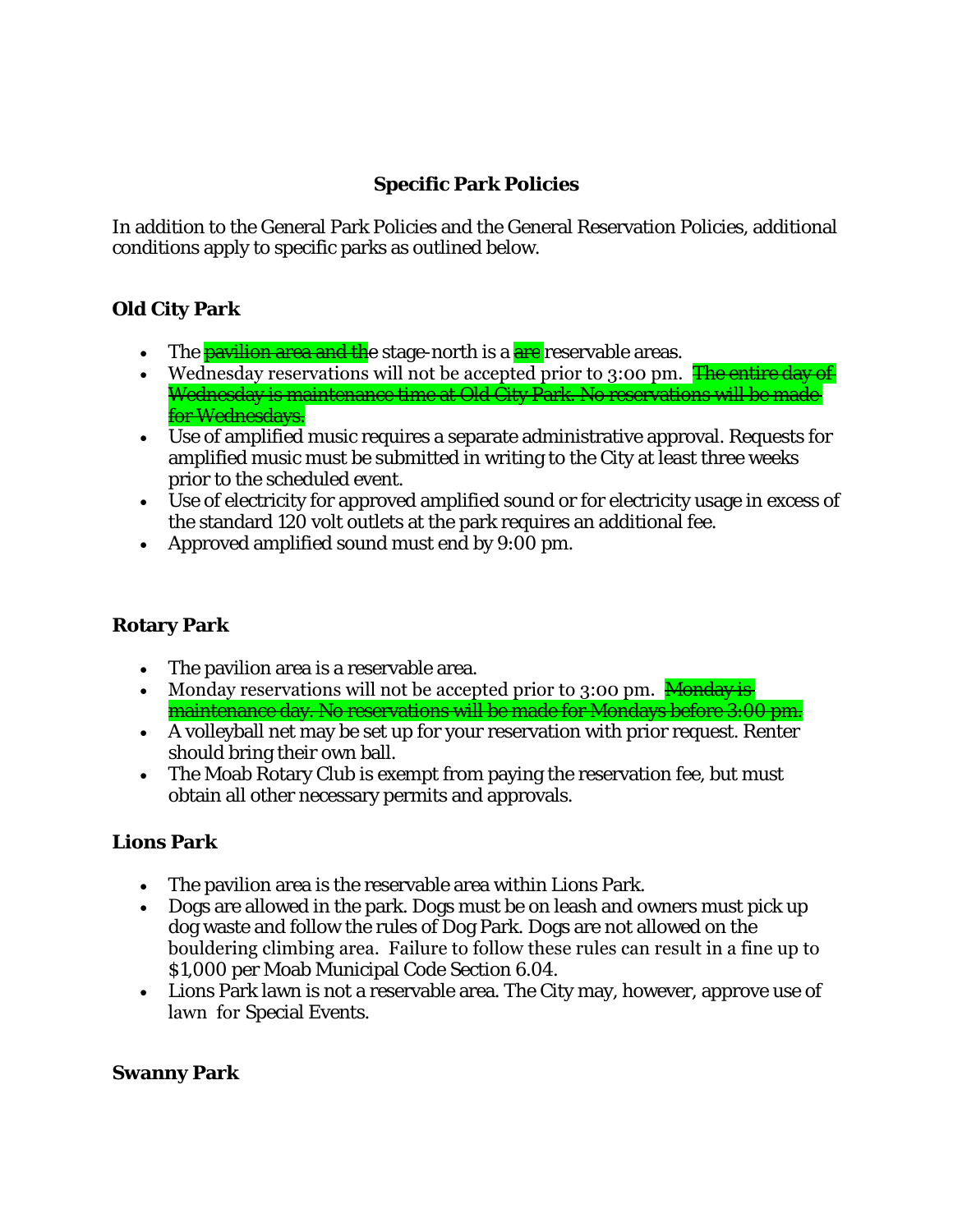Swanny Park, due to its popularity and proximity to residences, may be subject to stricter noise and disturbance requirements than other parks.

Swanny Park is not a reservable park. The City may, however, approve use of Swanny City Park for Special Events that benefit the community. Approved events typically fall into one of two categories: a) festivals and events that "...provide social, cultural, educational or entertainment benefits as well as economic benefits to the community, and b) fundraising events for bonafide community groups and activities. Permits will not be approved for private business events that serve a limited clientele and do not serve the broad interests of the community.

Slackline use is permitted only on dedicated slackline posts in the northeast corner of the Park. Use of the slackline posts is on a first come‐first served basis. Slacklines shall not be left unattended, or up after dark.

# **Center Street Ballfields**

The Center Street Ballfields are primarily used for sports activities and tournaments sponsored by the City's Recreation Department. Because of its extensive use for City recreation programming, the Ballfields are available for private reservation and special events on a limited basis.

The following conditions apply to the use of the Center Street Ballfields:

- All use of the Center Street Ballfield should be coordinated with the Moab City Recreation Department at (435) 259‐2255.
- Reservations for small groups that do not charge a fee for participants may simply make a reservation with the Moab City Recreation Department and pay the appropriate fee per City Code.
- Use of the lighting system at the Center Street Ballfield requires a separate fee.

#### **Sun Court**

The Sun Court is a multi-use sport court that is open to the public on a first-come first served basis generally, but may also be reserved.

# **Bark Park**

The Bark Park is a dog park designed for the enjoyment of off‐leash dogs and their owners. The Bark Park is not available for special events. The Bark Park's general use policies are as follows: